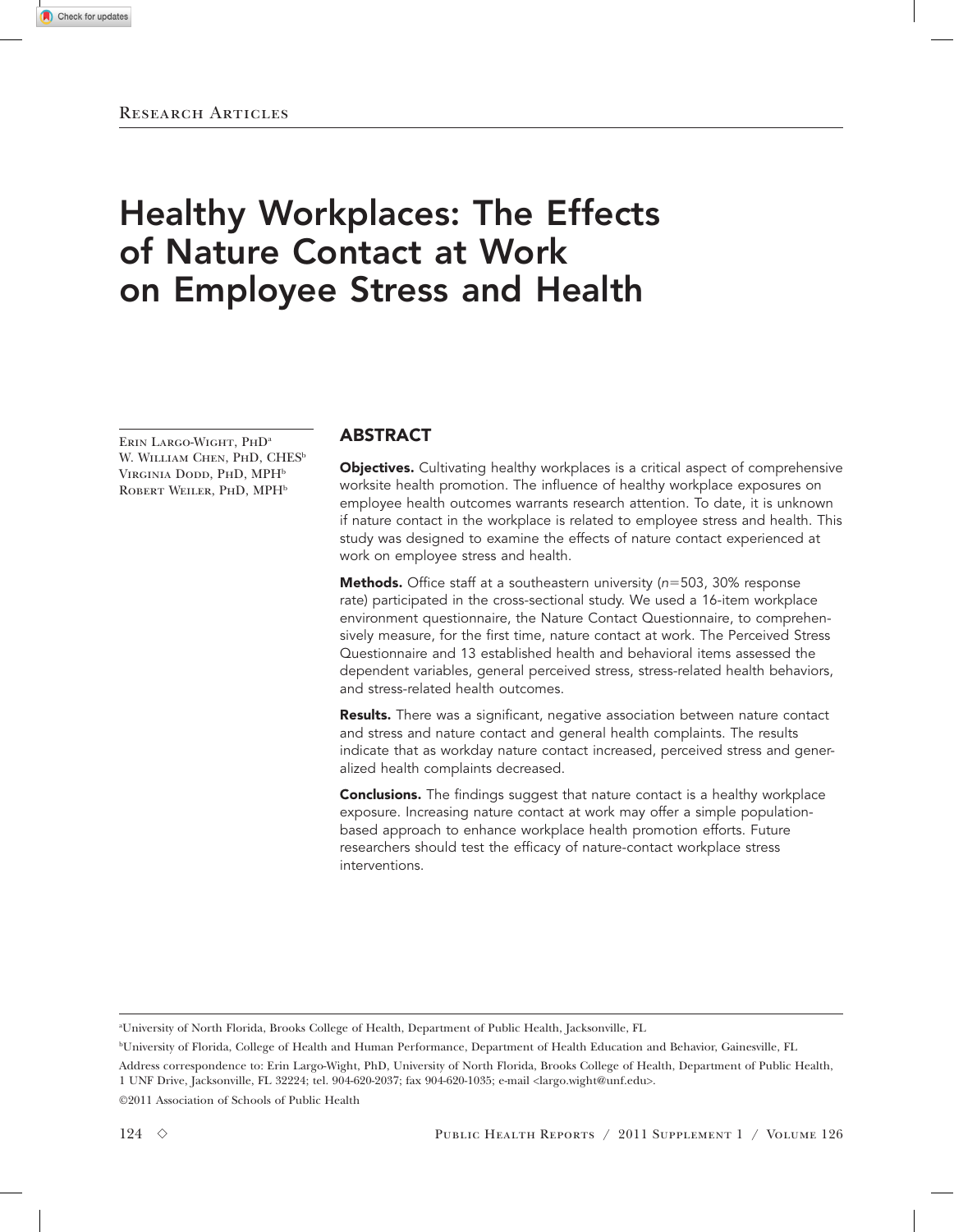The work environment contributes to employee health. A sick environment can threaten health through biological and psychological pathways. Biologically, indoor air pollutants and toxins may cause illness, such as the Sick Building Syndrome.<sup>1</sup> Psychologically, office environments typified with crowding and noise contribute to chronic stress.<sup>2,3</sup> Conversely, office environments can be created to enhance employee health. Healthy exposures include the following: availability of healthy behavioral options (e.g., healthy food choices), enhanced and optimized safety, environmental sustainability and stewardship, and the opportunity for nature contact at work.4–8 The healthy workplace consists of these healthful exposures and is free of the negative ones.

Effective, comprehensive worksite health promotion programs (WHPPs) aim to foster a healthy workplace. It is now widely believed that worksite health promotion should go beyond education and focus on individual behavior change and also include environmental modifications. Environmental modifications are physical changes or interventions to the workplace environment. Engbers et al. conducted a systematic review of 13 randomized controlled trials (RCTs) with environmental interventions at work entitled "Worksite Health Promotion Programs with Environmental Changes."4 The Working Healthy Project, for example, was a study of more than 2,000 employees that showed how environmental modifications, such as food labeling on vending machines and at restaurants and a red-line route to promote lunchtime walking, resulted in a significant increase in fruit and vegetable consumption and physical activity at 2.5 years follow-up.<sup>9</sup> Environmental modifications are especially important components of WHPPs because they support and enable health and behavioral outcomes.

One way that the workplace may be modified to promote health is through the purposeful use of nature contact.10 Nature contact is a component of all healthy places and the focus of this workplace study. Everyday nature contact is exposure to the outdoors or outdoor-like elements in the places people live, work, and play.<sup>5</sup> At work, nature contact may be achieved by adding an indoor office plant or taking a work break outdoors. To date, a handful of workplace studies have suggested that nature contact experienced at work or in an office setting may be health promoting. For example, previous work or office findings suggest that relaxing outdoors, $11$  indoor office plants, $12$  and office window views<sup>7</sup> were related to less stress. Although these findings support the notion that nature contact is a component of a healthy workplace, studies are few and limited.

There are important nature-contact and health findings in other populations and other settings. These findings, although not directly related to work, may inform future worksite studies and practice. These findings help point to possible forms of nature contact that may represent healthy exposures at work and warrant future research. For example, a nature-contact intervention of gardening reduced stress in a study of breast cancer patients.13 Other less active forms of outdoor exposure, such as spending passive time in an urban park, have also been associated with less stress among random samples of city dwellers.<sup>14</sup> Indoor exposure to plants, natural lighting, fish tanks, and a view from the window have been previously associated with less stress among many populations.15–19 In addition, exposure to abstract representations of nature experienced indoors, such as recorded nature sounds or photographed images, has been associated with decreased stress and stress-related outcomes.<sup>20</sup> A study demonstrated that a "nature therapy" intervention consisting of two forms of nature contact—a nature mural printed on a hospital bedside curtain and a nature CD playing—resulted in significantly less perceived pain and stress during a bronchoscopy procedure.<sup>21</sup> In summary, these studies suggest that the following forms of nature contact were health-promoting among a variety of populations and settings: window view, natural light, fish tanks, live or artificial plants, listening to recorded nature sounds on a CD, nature photography or art, and outdoor breaks or lunch.<sup>5</sup> These nature-contact findings may inform future work studies by pointing to these forms of nature contact that may be healthful in the workplace as well.

The theoretical question "How does nature contact promote health?" has previously been explored. In a nutshell, nature contact reduces stress. Biological researchers point to an evolutionary explanation for this phenomenon. The biophilia hypothesis contends that natural elements are calming for people today because of the linkage to survival in the past (just as common fears—such as snakes, spiders, and heights are rooted in the past and related to survival): $22,23$ "Throughout human existence, human biology has been embedded in the natural environment. Those who could smell the water, find the plants, follow the animals, and recognize the safe havens must have enjoyed survival advantages."23 Psychological researchers have studied the brain and stress response after exposure to nature contact. This work has led to two potential mechanisms to explain how natural elements reduce stress in people today. Environments with natural elements either (*1*) restore stress-fatigued cognitive resources to enhance coping abilities<sup>24</sup> or  $(2)$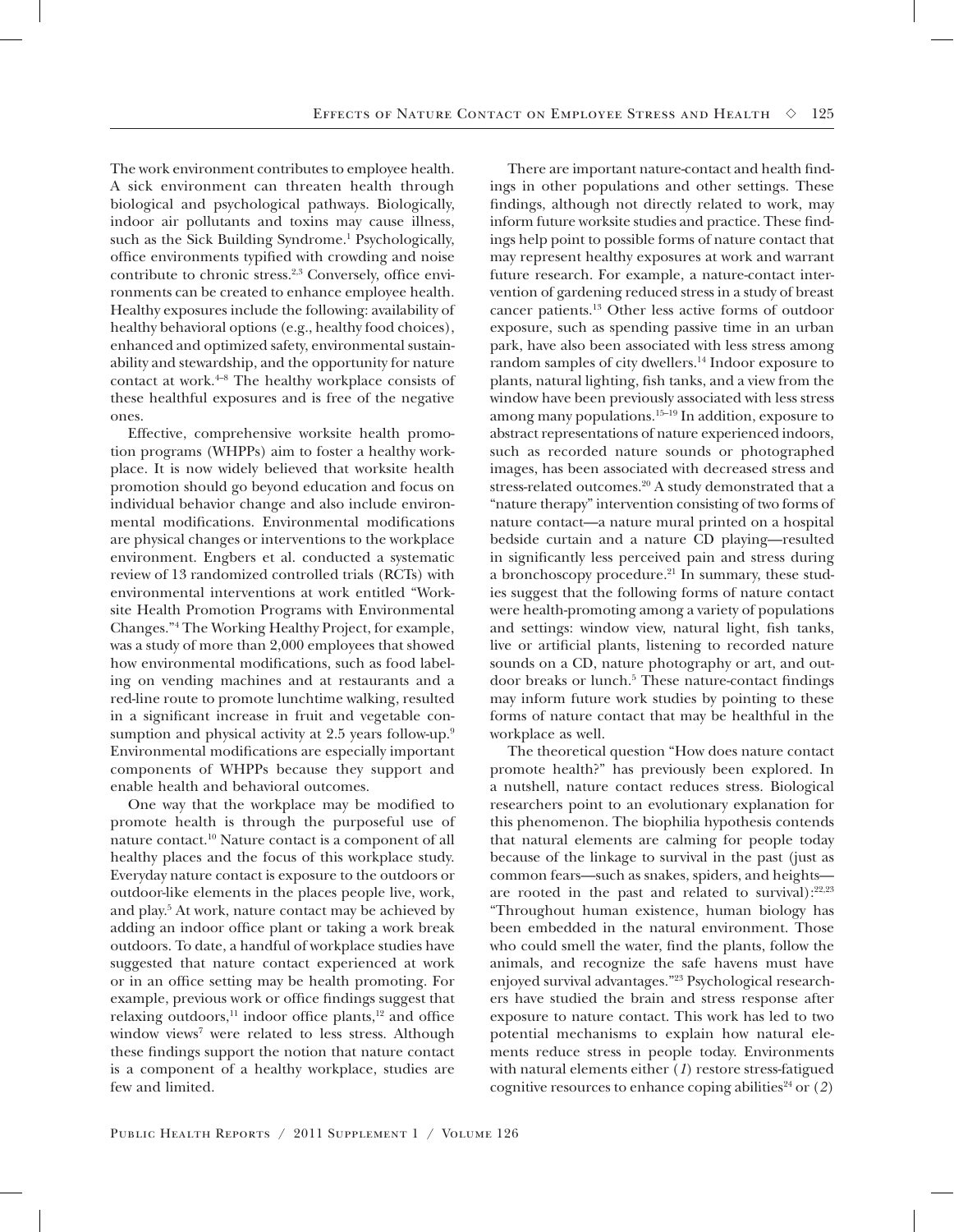stimulate underutilized portions of the "old" brain, which balance the concentrated stimulation and relieve exhausted portions of the brain<sup>25</sup> to reduce stress.

## PURPOSE

Stress-reducing work environments represent an important focus of research and practice. Stress not only influences mental health and quality of life, it also increases the likelihood of chronic diseases, such as heart disease and cancer.26–28 Stress and related health consequences are more prevalent in the U.S. today than in the past, and work is attributed as a major cause.<sup>29</sup> According to the demand-control model and previous findings, occupational positions with low decision latitude and high psychological demands, such as office staff, suffer most from stress.30,31 In addition to having high-stress jobs, office staff are a priority public health population because they represent 70% of the U.S. workforce.32 In this study, we examine workplace environments and stress among office staff.

This study was designed to (*1*) describe the influence of nature contact at work on perceived stress and stress-related health and behavioral outcomes and (*2*) inform public health promotion. Although there is evidence that nature contact is health-promoting in many populations and varied settings, there are few findings on nature contact at work and health among office staff, a priority public health population.7 To date, it is unknown if regular contact with nature in the workplace is associated with perceived stress levels of office staff. Understanding and designing healthy workplaces is important and offers a promising and population-based approach to reduce stress and related health outcomes among working Americans.<sup>5,7</sup>

#### **METHODS**

## **Participants**

We invited a census of office staff at a southeastern university  $(n=1,622)$  to participate in the study. The group included 13 job codes of full-time, mostly deskbound office staff, such as secretaries and office clerks. Electronic informed consent was obtained from all participants; participation was anonymous and voluntary.

## **Procedures**

We used a cross-sectional, Web-based survey design to collect data. We sent an e-mail invitation along with the Web link to access the online survey to the census. The participants took approximately 10–15 minutes to complete the online survey. We utilized a Web-based survey because it was cost-efficient, environmentally sound, practical, and had the potential to reach the study's population.<sup>33</sup> Five previously identified strate $gies<sup>34</sup>$  were used to minimize potential disadvantages of Web-based surveys, such as non-response error and low response rate: (*1*) e-mails were personalized by addressing each participant by name; (*2*) informed consent to participate in the study was obtained by clicking "next" on the online survey; (*3*) personal questions about income, age, and marital status were located at the end of the survey; (*4*) two follow-up, reminder e-mails were sent three and five days after the initial e-mail invitation to office staff who had not yet participated; and (*5*) participants in the study were eligible for a nominal incentive.

#### **Instruments**

We measured nature contact at work using a 16-item scale, the Nature Contact Questionnaire (NCQ). We measured total score and three subscales—outdoor, indoor, and indirect nature contact. The outdoor-nature-contact subscale measured the employees' outdoor exposure at work—for example, "the weekly frequency of work breaks outdoors." The indoor-nature-contact subscale measured employees' exposure to natural elements within the office space, such as view from a window, natural light, and live plants. An example was "the number of live plants in the office." The indirectnature-contact subscale measured employees' exposure to abstract representations of natural elements in the office, such as photographs of natural landscapes and recorded nature sounds. An example was "percentage of time per week listening to recorded nature sounds on CD." The range of possible total scores was 16 to 96. We used a continuous Likert scale to quantify the response options and included percentage of time exposed to the item  $(0\%, 1\% - 20\%, 21\% - 40\%,$  $41\% - 60\%$ ,  $61\% - 80\%$ , and  $81\% - 100\%$ ), frequency of contact with the item  $(N/A, 0, 1, 2, 3, 4,$  and 5 or more), and number of contact items (0, 1, 2, 3, 4, and 5 or more). We established content validity (expert panel), construct validity (Kaiser-Meyer-Olkin  $= 0.68$ ), internal consistency (alpha =  $0.63$ ), and test-retest reliability  $(r=0.84)$ . The NCQ and psychometric properties were reported in detail elsewhere.35

We measured stress using the Perceived Stress Questionnaire (PSQ). The PSQ consists of 30 items, such as "you have too many things to do," "you feel lonely or isolated," and "you find yourself in situations of conflict." The range of possible total scores was 30 to 120. The reported test-retest reliability of the PSQ was  $r=0.82$  and the internal reliability was alpha = 0.92. The PSQ psychometric properties also were reported in detail elsewhere.36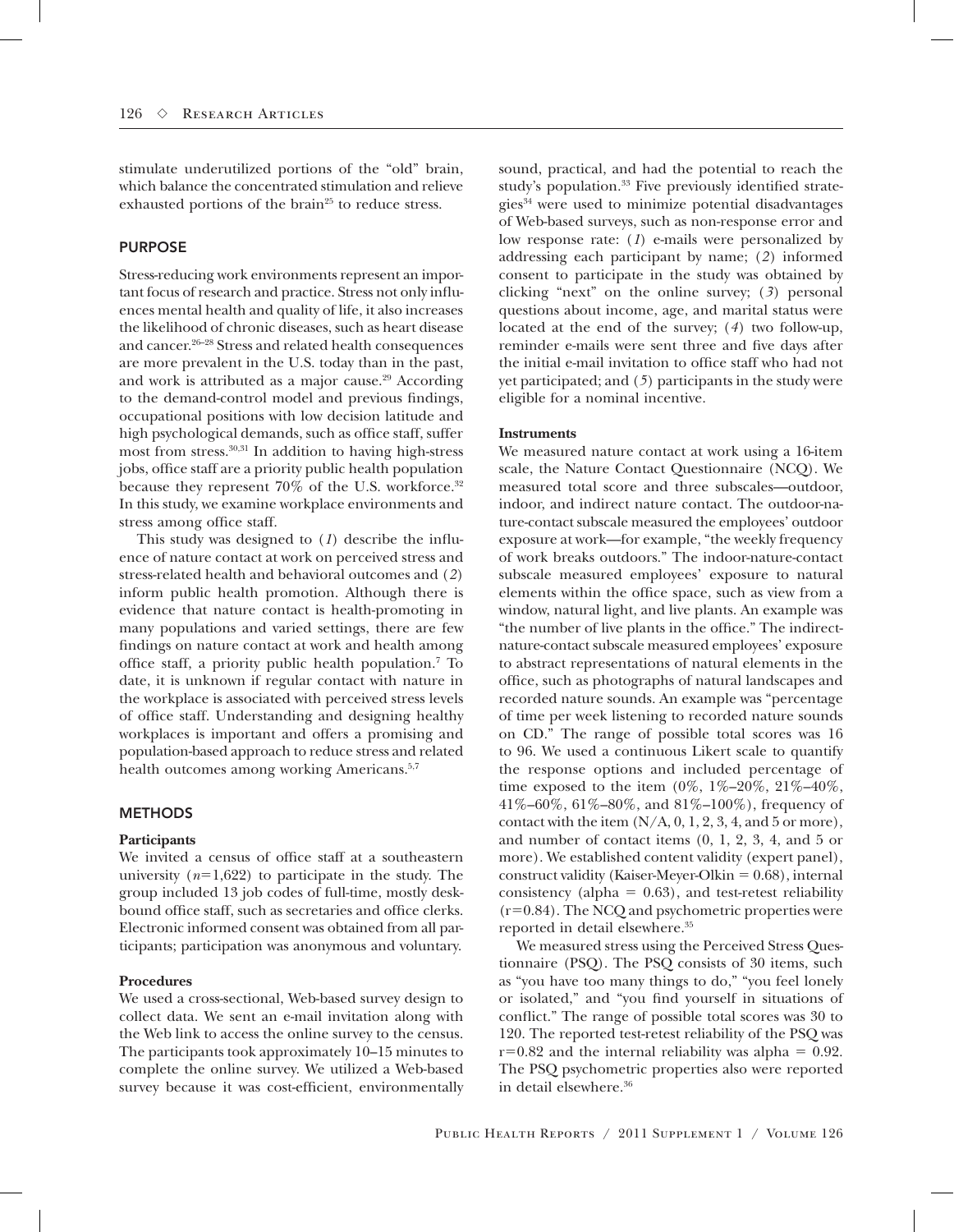We measured health and health behaviors using 13 items drawn from the Behavioral Risk Factor Surveillance System  $(BRFSS)$ ,<sup>37</sup> National Quality Institute,  $38$ Centers for Disease Control and Prevention,<sup>39</sup> and previous studies.40,41 We measured self-reported health, the number of days in the past month influenced by poor health, and behavioral items—including cigarette smoking and preventive behaviors—using BRFSS historical questions.<sup>37</sup> Alcohol and coffee consumption were measured with items similar to the BRFSS historical questions but modified based on previous research.40 We measured frequency of moderate and vigorous physical activity using items from a national healthy workplace questionnaire.<sup>38</sup> Lastly, we measured diet with two items related to fruit and vegetable consumption based on previous research<sup>41</sup> and defined a serving using governmental guidelines from the 5 A Day for Better Health Program.39

## **Data analysis**

We used SPSS® version  $16^{42}$  to analyze the data. All survey responses were numerically coded, and totals and subtotals were calculated for both survey instruments (PSQ and NCQ). We used multiple regression analysis to determine which of the health and behavioral items were stress related. To explore the relationship between nature contact and health and the relationships among forms of nature contact, we conducted bivariate correlation analyses and independent t-test analyses.

## RESULTS

## **Demographics**

The majority of the participants were women (92.9%) and white (82.5%). The mean age of the participants was 42 years, with a standard deviation of 12 years. Approximately half of the participants attended some college or technical school (47.5%), reported earning \$25,001–\$35,000 per year (49.5%), and reported being married (54.4%). The response rate was about  $30\%$  ( $n=503$ ).

#### **Nature contact at work and employee health**

First, we determined which of the health and behavioral survey items were stress related. To determine the stress-related variables, we employed a multiple regression analysis with the PSQ stress total as the dependent variable and the 13 health and behavior survey items as independent variables. Data analysis revealed that "general health" self-rating (poor to excellent) and "number of days in the past 30 days that health prevented from doing usual activities" were significant predictors of stress and, thus, represented

## Table 1. Relationships between nature contact at work and stress, general health, and number of days health prevented activities among office staff

| Independent variables               | Dependent variables                                | r                                                    |
|-------------------------------------|----------------------------------------------------|------------------------------------------------------|
| Nature contact total                | Stress total<br>General health<br>Days health poor | $-0.14$ <sup>a</sup><br>$-0.14$ <sup>a</sup><br>0.01 |
| Outdoor nature contact<br>subtotal  | Stress total<br>General health<br>Days health poor | $-0.17b$<br>$-0.17b$<br>0.04                         |
| Indoor nature contact<br>subtotal   | Stress total<br>General health<br>Days health poor | 0.04<br>$-0.10c$<br>$-0.03$                          |
| Indirect nature contact<br>subtotal | Stress total<br>General health<br>Days health poor | $-0.08$<br>0.00<br>$-0.01$                           |

a *p*,0.01

b<sub>p</sub><0.001 (two-tailed)

c *p*,0.05

the stress-related variables in this study. None of the health behavior items, such as smoking and physical activity, was a statistically significant predictor of stress. As a result, we included the PSQ stress total and the two stress-related health variables as dependent variables in remaining analyses.

We used Pearson product bivariate correlations to examine the relationship between nature contact at work and the three study variables (stress, general health, and number of days health prevented activities). Higher nature-contact scores represented more nature contact at work, and lower perceived stress and health scores represented less stress and fewer health concerns (Table 1). The correlations were interpreted based on the strength of the association.

We conducted t-test analyses to further examine the patterns of association between nature contact and health. High and low nature-contact scores were dummy-coded as 1 and 2, respectively. The highnature-contact group was one standard deviation above the mean and the low-nature-contact group was one standard deviation below the mean. We ran analyses to compare the highest and lowest nature-contact groups. The high-total-nature-contact group and the high-outdoor-nature-contact group had significantly less stress and better general health than the related low groups. There was no statistically significant difference between high and low nature contact for the number of days one missed normal activities over the last month for any measure of nature contact. Table 2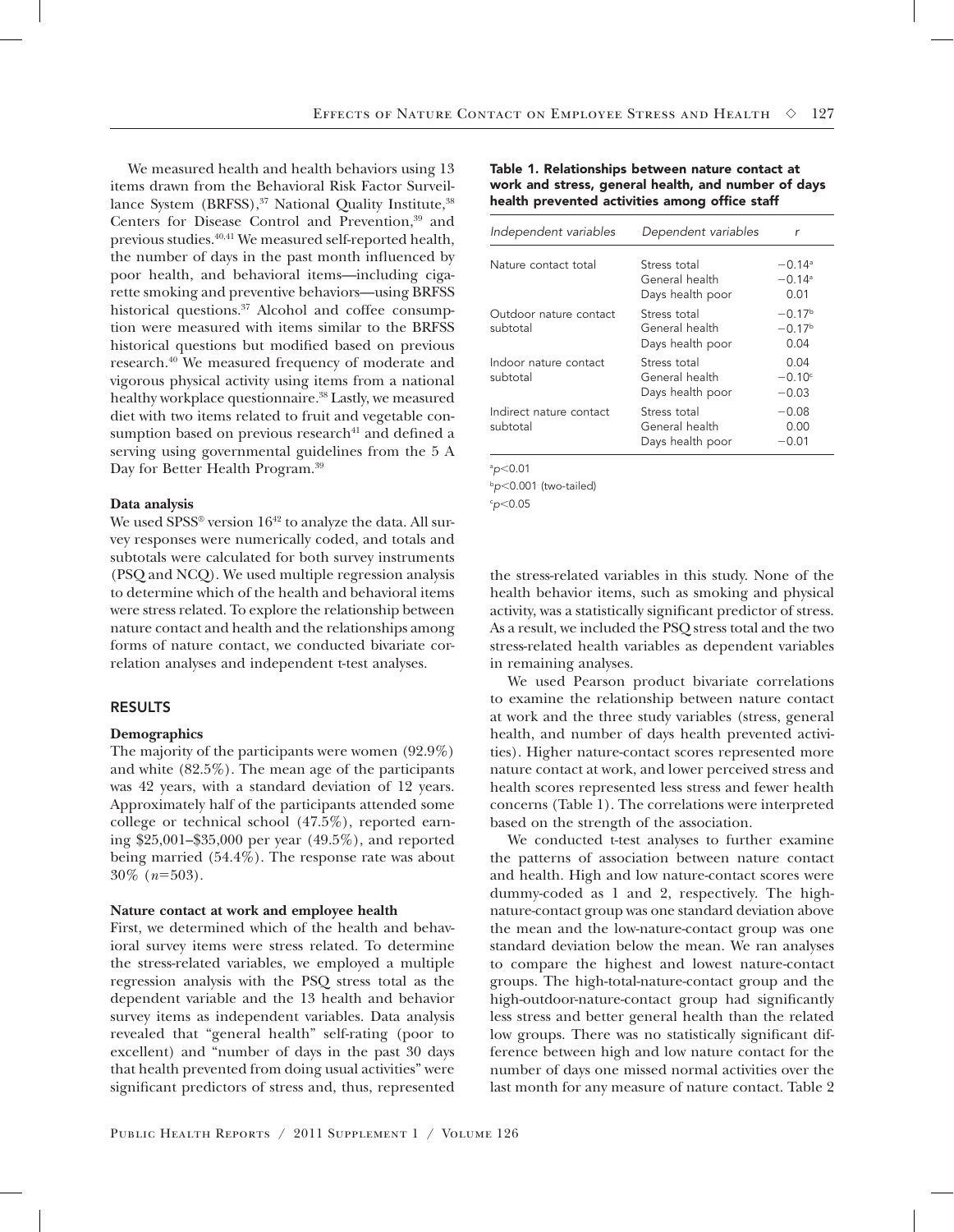provides a summary of the influence of high vs. low nature contact on total stress score.

## **DISCUSSION**

The purpose of this study was to examine the influence of nature contact at work on stress and health among office staff, a priority public health population that has not been well studied.<sup>11</sup> The findings from this study were consistent with previous findings in other settings and the primary theoretical explanations.<sup>5,24-25</sup> Employees with more nature contact at work reported significantly less perceived stress and stress-related health complaints. These findings suggest that nature contact at work may constitute a healthy workplace exposure.

It is important to understand healthy workplace exposures. It is now widely believed that cultivating healthy workplaces is an important component of comprehensive WHPPs.4 This study's main findings suggest that nature contact at work, as in other settings, is associated with stress reduction among employees. These findings, in the context of the larger body of literature, suggest that the purposeful use of nature contact at work may reduce employee stress.<sup>5</sup> Creating, enhancing, or promoting the use of outdoor break areas, for example, may be one way for health promotion practitioners to cultivate a healthy workplace with nature-contact exposures.10 Future research should build off of these cross-sectional findings and assess if environmental (nature-contact) interventions at work result in stress reduction among employees.

Although the effect size was small to moderate, the findings were statistically significant and important. The findings are particularly important because increasing nature-contact exposure at work may be an inexpensive and practical way to enhance worksite health promo-

tion efforts. In contrast to other factors that influence perceived stress, such as social support, job demands, and relaxation skills,<sup>28</sup> enhancing nature contact at work is a relatively simple approach. Adding indoor plants, opening blinds, or going outside for a work break instead of to the break room, for example, are straightforward ways to increase healthy exposures at work to combat stress and promote health. Enhancing coping or social support, on the other hand, likely involves more time, effort, and resources. Maller et al. and others recognized that "contact with nature may provide an effective population-wide strategy."43

These findings are also important because this was the first known study to measure nature contact comprehensively at work or in any setting. Other studies have examined the influence of one form of nature contact (e.g., the number of indoor plants) on stress or health. Researchers have previously pointed to three forms of nature contact important for child development that were similar to the forms measured and analyzed in this study,<sup>44</sup> but this is the first known study to measure all known health-promoting forms of nature contact. The findings from this study also allowed the first-ever quantitative comparisons between forms of nature contact. Kuo emphasized the need to study nature contact comprehensively to determine "which forms or doses of nature enhance effectiveness and which do not."45

In this study, findings suggest that the forms of nature contact may matter. The most direct nature contact—outdoor nature contact—had the strongest association with stress reduction and health. The frequency of employees' outdoor exposure at work had the strongest negative correlation to stress and health complaints, whereas the least direct form of nature contact—indirect nature contact—resulted in the least health benefits. Employees' exposure to

| Independent variables                 | N   | M    |      | t-score          |
|---------------------------------------|-----|------|------|------------------|
| Low nature contact-total              | 41  | 67.3 | 16.2 | 2.1 <sup>a</sup> |
| High nature contact-total             | 60  | 60.5 | 16.2 |                  |
| Low nature contact-outdoor subscale   | 85  | 68.0 | 17.8 | 3.1 <sup>b</sup> |
| High nature contact—outdoor subscale  | 58  | 59.2 | 15.7 |                  |
| Low nature contact—indoor subscale    | 131 | 65.4 | 16.1 | 0.8              |
| High nature contact—indoor subscale   | 52  | 63.1 | 17.1 |                  |
| Low nature contact—indirect subscale  | 84  | 66.1 | 16.5 | 2.1 <sup>a</sup> |
| High nature contact-indirect subscale | 46  | 60.1 | 16.6 |                  |

|  |  | Table 2. Relationships between perceived stress and high vs. low nature contact at work among office staff |  |  |  |
|--|--|------------------------------------------------------------------------------------------------------------|--|--|--|
|--|--|------------------------------------------------------------------------------------------------------------|--|--|--|

 $M = mean$ 

 $SD = standard deviation$ 

a *p*,0.05

<sup>b</sup>*p*,0.01 (two-tailed)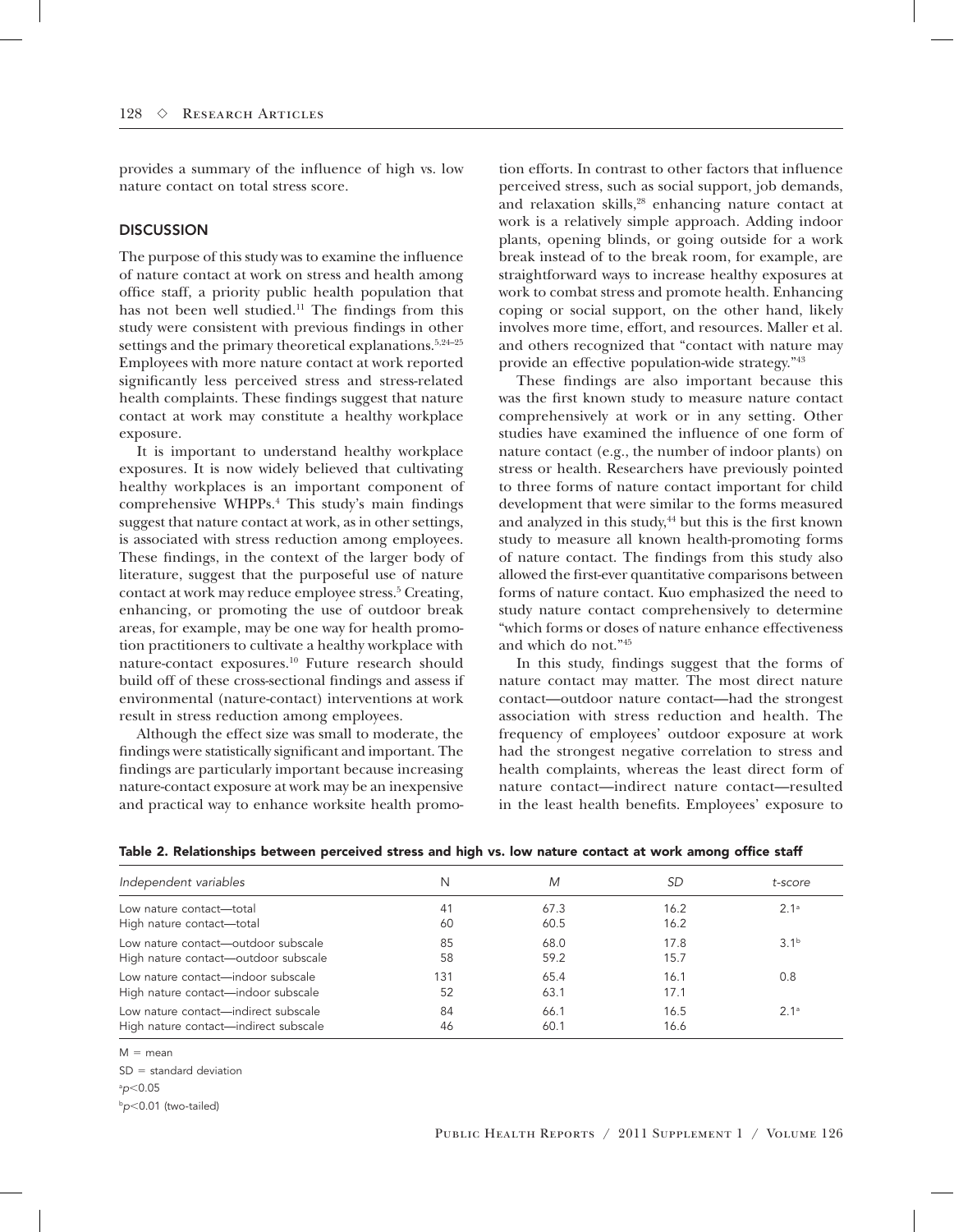nature photography or nature sounds in the office, for example, had the weakest negative correlation to stress and health complaints. These novel findings will help health promotion practitioners begin to prioritize efforts. These findings are important for shaping workplace stress interventions and may suggest that taking an outdoor "booster break,"46 for example, would be more important than displaying nature photography or a live plant in the office. Future research should build off of these cross-sectional findings and compare environmental (nature-contact) interventions at work to best inform practice.

#### **Limitations**

Although the findings from our study and other studies suggest that nature contact may be helpful to reduce employee stress, future research should be conducted. An important limitation of our study was that participants consisted of office staff from one university. This limits generalizability to larger populations. Future research should examine other working populations.

Another limitation of our study was the lack of causal relationships. Like all cross-sectional studies, the findings from this study cannot infer causation. Nature contact did not cause stress reduction in this study. Future studies should examine the efficacy of workplace nature-contact interventions, such as the outdoor booster break, on employee stress among varying populations of employees. Intervention research could also be employed to better compare the forms (outdoor, indoor, and indirect) of nature contact on stress. Ideally, future intervention research should employ a RCT design in an applied workplace setting with several follow-ups to best inform recommendations for practice.

## **CONCLUSIONS**

Creating environments with natural elements to reduce stress is both intuitive and scientific. Office windows, vacation destinations, and real-estate costs worldwide suggest that people everywhere value nature contact (and will pay more for it). $5,17,47-50$  This phenomenon has also been well studied. The main theoretical perspectives suggest that natural elements are calming for people today because of the linkage to survival in the past.<sup>5,24,25</sup>

A recent review entitled "Cultivating Healthy Places and Communities: Evidenced-Based Nature Contact Recommendations"10 summarized the nature-contact literature as it related to human health. The article points to 12 research-based health promotion recommendations, with the assumption that "environments can be protected, created, reconfigured, or regulated to prevent, eliminate, or mitigate [stress]."51 The recommendations include the following: advocate for the preservation of pristine wilderness; incorporate wooded parks/green space in community design; maintain healing gardens; cultivate and landscape grounds for outdoor viewing; welcome animals inside; provide a plethora of indoor potted plants within view; light rooms with bright, natural sunlight; provide a clear view of nature outside; allow outside air and sounds in; display nature photography and realistic nature art; watch nature on TV or videos; and listen to recorded nature sounds.10

Our study's findings support the notion that many of these recommendations may also apply to the workplace environment. These findings, together with the previous studies and the evidenced-based recommendations, suggest that nature contact may be fostered through environmental modifications to reduce employee stress. The concept of "wellness by design"15 in the workplace may be achieved, in part, through the purposeful use of nature contact.

This study was supported by the Society for Public Health Education (SOPHE)/Agency for Toxic Substances and Disease Registry (ATSDR) student fellowship in environmental health promotion. The contents of this article are solely the responsibility of the authors and do not necessarily represent the official views of SOPHE or ATSDR.

## **REFERENCES**

- 1. Samet JM, Spengler JD. Indoor environments and health: moving into the 21st century. Am J Public Health 2003;93:1489-93.
- 2. Brennan A, Chugh JS, Kline T. Traditional versus open office design: a longitudinal field study. Environ Behav 2002;34:279-99.
- Raffaello M, Maass A. Chronic exposure to noise in industry: the effects on satisfaction, stress symptoms, and company attachment. Environ Behav 2002;34:651-71.
- 4. Engbers LH, van Poppel MN, Chin A Paw MJ, van Mechelen W. Worksite health promotion programs with environmental changes: a systematic review. Am J Prev Med 2005;29:61-70.
- 5. Frumkin H. Beyond toxicity: human health and the natural environment. Am J Prev Med 2001;20:234-40.
- 6. Frumkin H, McMichael AJ. Climate change and public health: thinking, communicating, acting. Am J Prev Med 2008;35:403-10.
- 7. Kaplan R. The role of nature in the context of the workplace. Landscape Urban Plan 1993;26:193-201.
- 8. Srinivasan S, O'Fallon LR, Dearry A. Creating healthy communities, healthy homes, healthy people: initiating a research agenda on the built environment and public health. Am J Public Health 2003;93:1446-50.
- 9. Emmons KM, Linnan JA, Shadel WG, Marcus B, Abrams DB. The Working Healthy Project: a worksite health-promotion trial targeting physical activity, diet, and smoking. J Occup Environ Med 1999;41:545-55.
- 10. Largo-Wight E. Cultivating healthy places and communities: evidenced-based nature contact recommendations. Int J Environ Health Res 2011;21:41-61.
- 11. Trenberth L, Dewe P, Walkey F. Leisure and its role as a strategy for coping with work stress. Int J Stress Manag 1999;6:89-103.
- 12. Larson L, Adams J, Deal B, Kweon BS, Tyler E. Plants in the workplace: the effects of plant density on productivity, attitudes, and perceptions. Environ Behav 1998;30:261-81.